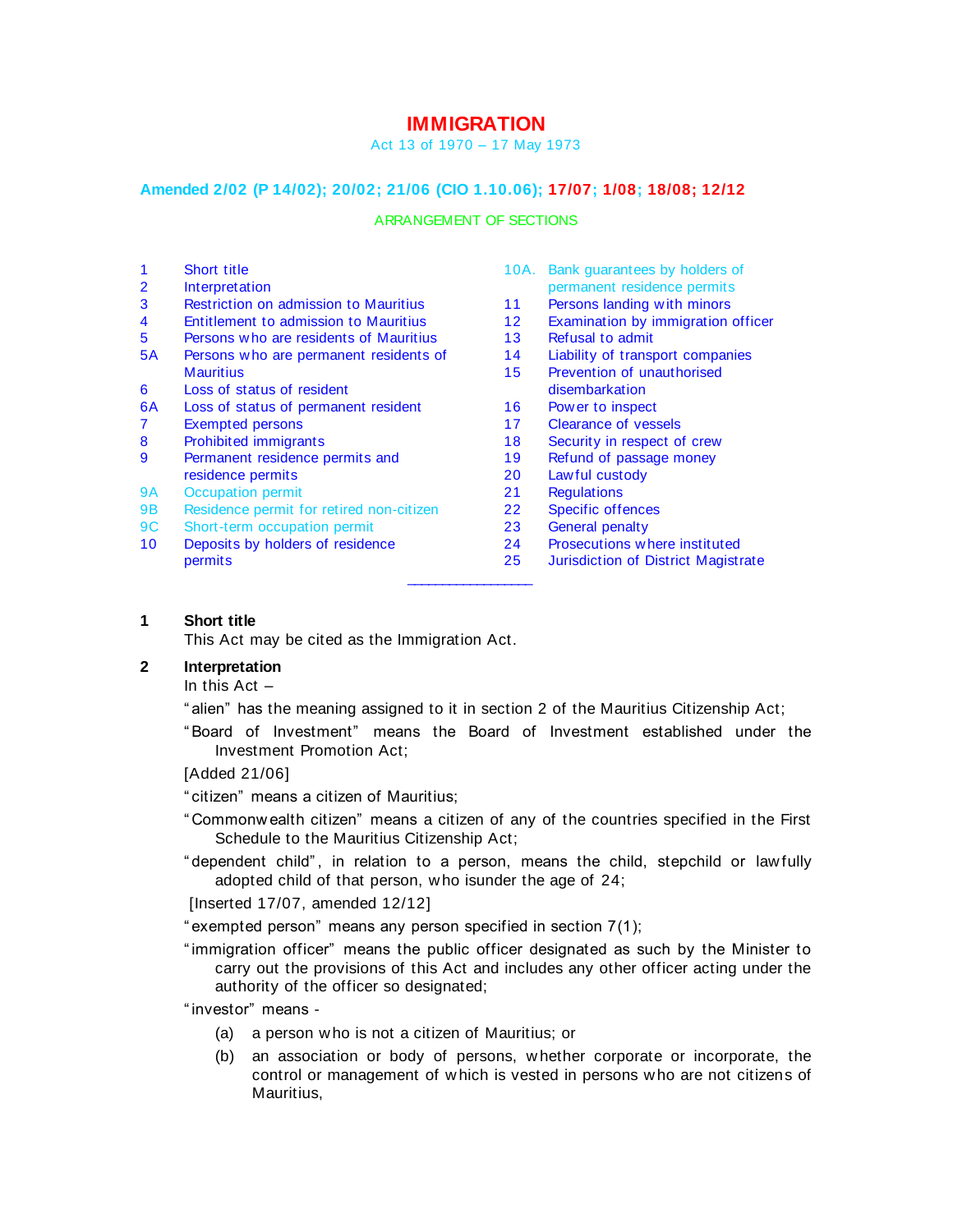and registered as such w ith the Board of Investment;

[Added 21/06]

" master" means the person in immediate charge or control of a vessel;

- " medical officer" means a person authorised or recognised by the Minister as a medical officer for the purposes of this Act;
- " member of the crew " means any person, including a master, who is employed on board or belongs to the staff of a vessel;
- " Minister" means the Minister to w hom responsibility for the subject of immigration is assigned;

" next-of-kin" means parent, grandparent, brother or sister;

" occupation permit" means a permit issued under section 9A;

[Added 21/06]

" passenger" means any person arriving in Mauritius on any vessel, other than a member of the crew ;

" permanent residence permit" means a permit issued under section 9;

" permanent resident" means the holder of a permanent residence permit;

" permit" means a permanent residence permit or a residence permit;

" port of entry" includes any place designated by the immigration officer;

" professional" means a non-citizen w ho is employed in Mauritius by virtue of a contract of employment and registered as such w ith the Board of Investment;

[Added 21/06]

" prohibited immigrant" means any person specified in section 8(1);

" residence permit" means a permit issued under section 9;

" resident" means the holder of a residence permit;

" retired non-citizen" means a retired non-citizen registered as such w ith the Board of Investment;

[Added 21/06]

" self-employed non-citizen" means a non-citizen engaged in a professional activity and registered as a self-employed person w ith the Board of Investment;

[Added 21/06]

" transport company" includes the agents of any such company carrying on business in Mauritius;

" vessel" means any ship, aircraft or other means of travel by sea or air and includes any boat or craft of any kind.

[Amended 33/99]

#### **3 Restriction on admission to Mauritius**

Subject to this Act, no person may be admitted to Mauritius or, being within Mauritius, remain there.

#### **4 Entitlement to admission to Mauritius**

Subject to this Act, a citizen, a permanent resident, a resident or an exempted person, shall be allow ed to enter Mauritius or, being in Mauritius, to remain there so long as he holds his status of citizen, permanent resident, resident or exempted person, as the case may be.

[Amended 33/99]

### **5 Persons who are residents of Mauritius**

(1) Subject to section 6, any person, not being a citizen, shall have the status of a resident for the purposes of this Act w here –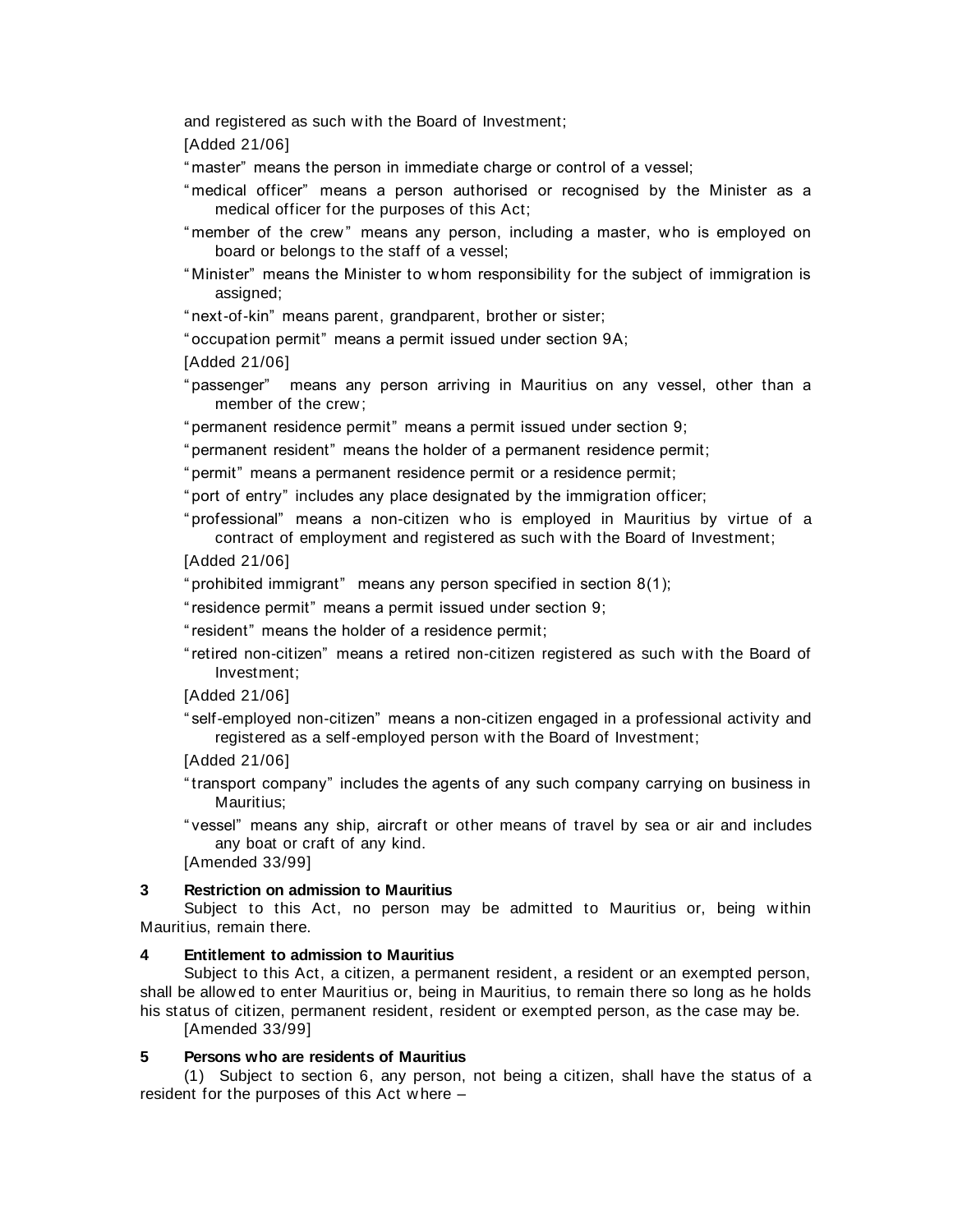- (a) in the case of a Commonw ealth citizen, he has, before 14 December 1968, been ordinarily resident in Mauritius continuously for a period of 7 years or more and since the completion of that period of residence has not been ordinarily resident continuously for a period of 7 years or more, in any other country;
- (b) in the case of an alien, he has, before 10 December 1966, been ordinarily resident in Mauritius continuously for a period of 7 years or more and has since the completion of that period of residence not been absent from Mauritius for a period of 3 years or more;
- (c) he is the spouse of a citizen;
- (d) he is a dependent child of a person to w hom any of paragraphs (a) to (c) applies;

[Amended 17/07]

(e) he is a person to w hom permission has been granted by the Minister under subsection (2) to become a resident;

[Amended 20/02]

- (f) he is a holder of a residence permit issued under section 9;
- (g) he is a person w ho holds immovable property-
	- (i) under the Integrated Resort Scheme; or
	- (ii) under the Real Estate Scheme, the purchase price of w hich is not less than 500,000 US dollars or its equivalent in any other hard convertible foreign currency,

under the Real Estate Development Scheme prescribed under the Investment Promotion Act;

[Added 20/02; amended 17/07; amended 01/09]

(h) he is an investor, a self-employed non-citizen, professional, non-citizen referred to in section 5A(5AA) or retired non-citizen;

[Added 20/02; Repealed and replaced 21/06; amended 18/08]

(ha) he is a non-citizen coming to serve in Government to service the public sector within the SERVICE TO MAURITIUS PROGRAMME for a period not exceeding 3 years and who is registered w ith the Board of Investment under the Investment Promotion Act; or

[Inserted 18/08]

(i) he is the spouse dependent child or other dependant of a person to w hom any of paragraphs (g), (h) and (ha) applies. [Added 20/02; amended 17/07; 18/08]

(2) The Minister may grant permission to any person to become a resident if that person, not being a citizen –

- (a) is the parent or grandparent of a citizen residing in Mauritius and that citizen is w illing and able to provide for his care and maintenance;
- (b) is a person w ho satisfies the Minister that his maintenance and that of his family w ill be provided w holly from funds outside Mauritius; or
- (c) is a person w ho, in the opinion of the Minister, is a fit and proper person to become a resident.

[Amended 5/83]

# **5A Persons who are permanent residents of Mauritius**

(1) Subject to the other provisions of this section and section 6A, any person, not being a citizen, may, on application to the Minister under this Act, be granted the status of permanent resident where -

[Amended 21/06]

(a) he is an investor, a self-employed non-citizen, or retired non-citizen;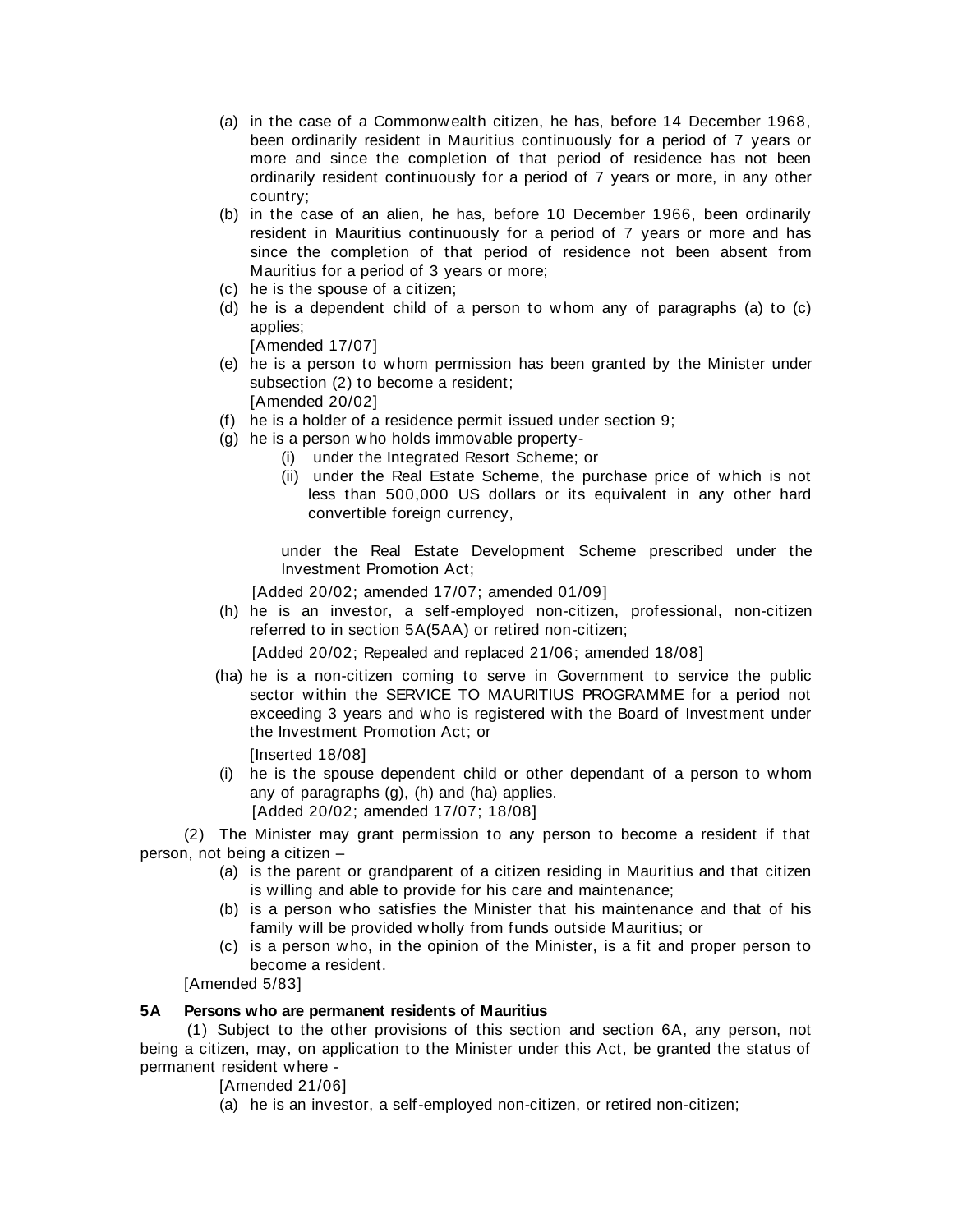### [Repealed and replaced 21/06]

- (aa) he invests at least 500,000 US dollars, or its equivalent in any convertible currency, in an activity specified in Part IV of the Schedule to the Investment Promotion Act; [Added 12/12]
- (b) he is the spouse of a person to w hom paragraph (a) or (aa) applies;
- (c) he is a dependent child of a person to w hom paragraph ( a), (aa) or (b) applies;

[Repealed and replaced]

- (d) [Repealed 17/07]
- (e) he is the w holly dependent next-of-kin of an unmarried person to w hom paragraph (a) or (aa) applies.

(2) The number of persons w ho may obtain the status of permanent resident under subsection (1)(e) shall not exceed 3.

 $(3) -$ 

[Repealed and replaced 21/06; repealed 17/07]

(4) Any application under subsection (1) shall be made on the prescribed form.

(5) (a) Any investor or self-employed non-citizen referred to in subsection (1)(a) w ho is the holder of an occupation permit may, at the expiry of a period of 3 years of his occupation permit, upon satisfying the criteria specified in Part III of the Schedule to the Investment Promotion Act and on application made under this section, be granted the status of permanent resident.

(b) A non-citizen referred to in subsection (1)(aa) may, on investing the amount referred to in that subsection and on application made under this section, be granted the status of permanent resident.

#### [Repealed and replaced 21/06, Amended 12/12]

(5A) Any retired non-citizen referred to in subsection (1)(a) w ho is the holder of a residence permit may, at the expiry of a period of 3 years of his residence permit, upon satisfying continuously the criteria specified in Part I of the Schedule to the Investment Promotion Act and on application made under this section, be granted the status of permanent resident.

# [Inserted 21/06]

(5AA)Any non-citizen w ho has been employed to w ork in Mauritius during at least 3 consecutive years immediately preceding his application under this section -

- (a) draw ing a basic monthly salary of at least 150,000 rupees during those years by virtue of that employment; and
- (b) holding
	- (i) a valid w ork permit issued under the Non-Citizens (Employment Restriction) Act; or
	- (ii) an occupation permit,

may, on application made under this section, be granted the status of permanent resident. [Inserted 17/07]

(5B) A permanent residence permit granted under subsection (5), (5A) or (5AA) shall, subject to section 6A, be valid for a period of 10 years as from the expiry date of his occupation permit or residence permit, as the case may be.

[Inserted 21/06; amended 17/07]

(6) The spouse and dependents of a person to w hom subsection (5), (5A) or (5AA) applies may, on application made under this section, also be granted the status of permanent resident.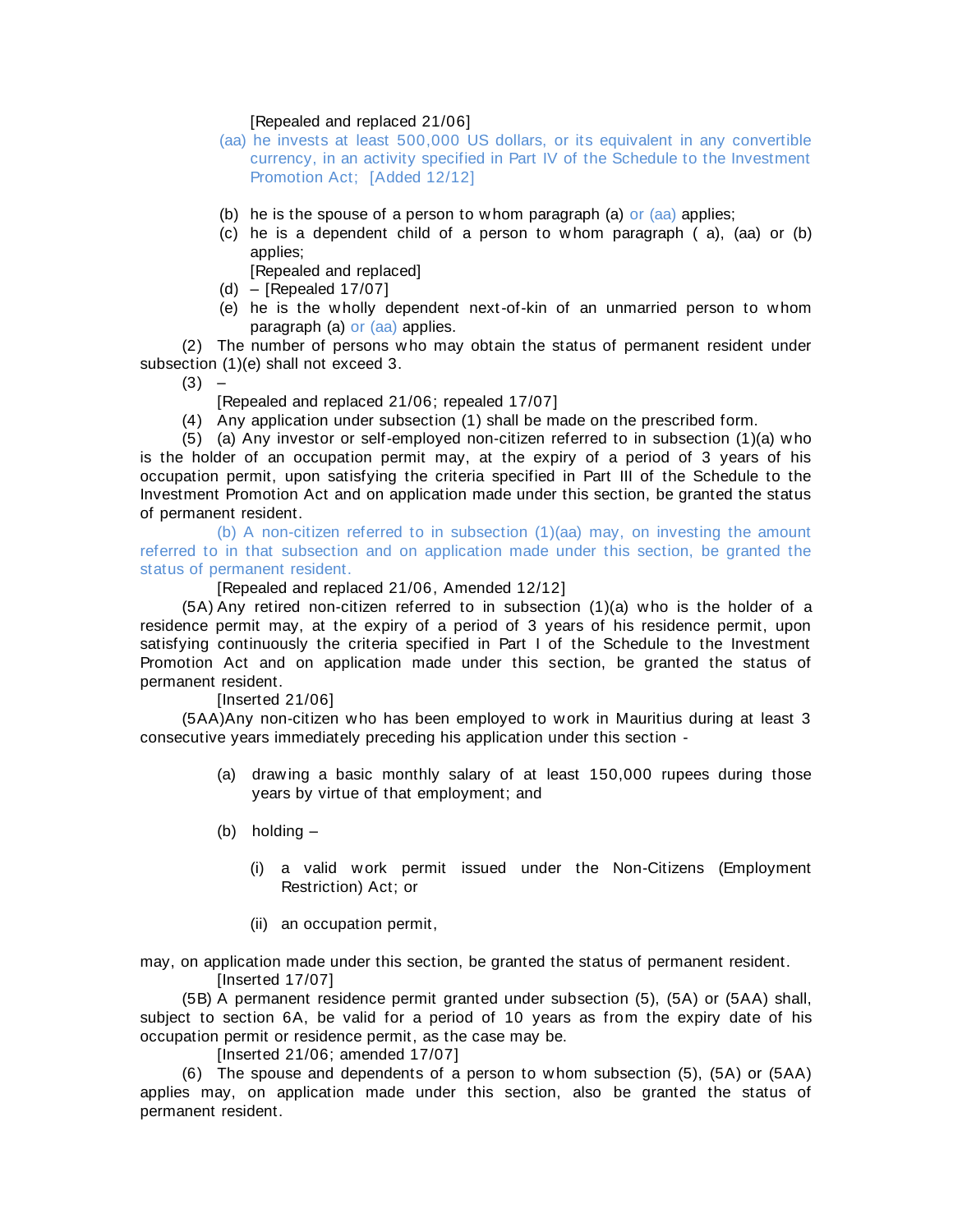[Repealed and replaced 21/06; amended 18/08]

[Amended 33/99; repealed and replaced 20/02]

# **6 Loss of status of resident**

(1) Where, in relation to a resident, the Minister is satisfied that it is in the public interest to do so, he may, in his absolute discretion, deprive him of his status of resident.

 $(1)$  Where a person has acquired the status of resident under section  $5(1)(q)$  or (h), he shall cease to be resident w here he is certified by the Board of Invest ment to have ceased to satisfy the requirements of the Integrated Resort Scheme, or the criteria and conditions of registration, under the Investment Promotion Act.

[Added 20/02; repealed and replaced 21/06]

(1B) Where a person has acquired his status of resident under section 5(1)(i), he shall cease to be a resident w here subsection (1A) applies.

[Added 20/02]

(2) Where a person has acquired his status of resident under section 5(1)(c), he shall cease to be a resident 6 months after the termination of the marriage to the citizen.

(3) Where a person has acquired his status of resident under section 5(1)(d), he shall cease to be a resident on reaching the age of 18.

(4) Where a person has acquired his status of resident under section 5(1)(e), he shall cease to be a resident w here he voluntarily resides outside Mauritius for a continuous period of one year or more.

(5) Where a person has been deprived of his status of resident under subsection (1) or has ceased to be a resident under subsections (2), (3) or (4), he shall be deemed to be a prohibited immigrant for the purposes of this Act and of the Deportation Act.

(6) Where a resident is deprived of his status of resident, a notice to that effect shall be served upon him by post at his last known address.

# **6A Loss of status of permanent resident**

(1) Where, in relation to a permanent resident, the Minister is satisfied that –

- (a) the person has w ilfully made any false statement or misled or attempted to mislead the immigration officer w ith respect to an application for a permanent residence permit;
- (b) the person
	- (i) w ho is an investor, a self-employed non-citizen, non-citizen referred to in section 5A(5AA) or retired non-citizen is certified by the Board of Investment to have ceased to satisfy the criteria and conditions of his registration under the Investment Promotion Act; [Repealed and replaced 21/06; amended 18/08]
	- (ii) is a person referred to in section  $5A(1)(b)$ , (c) and (e) and (6) to whom subparagraph (i) applies; [Amended 18/08]

[Repealed and replaced 20/02]

- (c) a person referred to in section 5A(1)(a) has been declared bankrupt;
- (d) a person referred to in section 5A(1) or (5AA) has been convicted of a criminal offence carrying a term of imprisonment of not less than 12 months; or

[Amended 20/02; 18/08]

(e) it is in the public interest to do so,

he may deprive that person of his status of permanent resident.

(2) Where the Minister is considering depriving a person of his status of permanent resident under subsection (1), not less than 7 days before the decision is taken, a notice to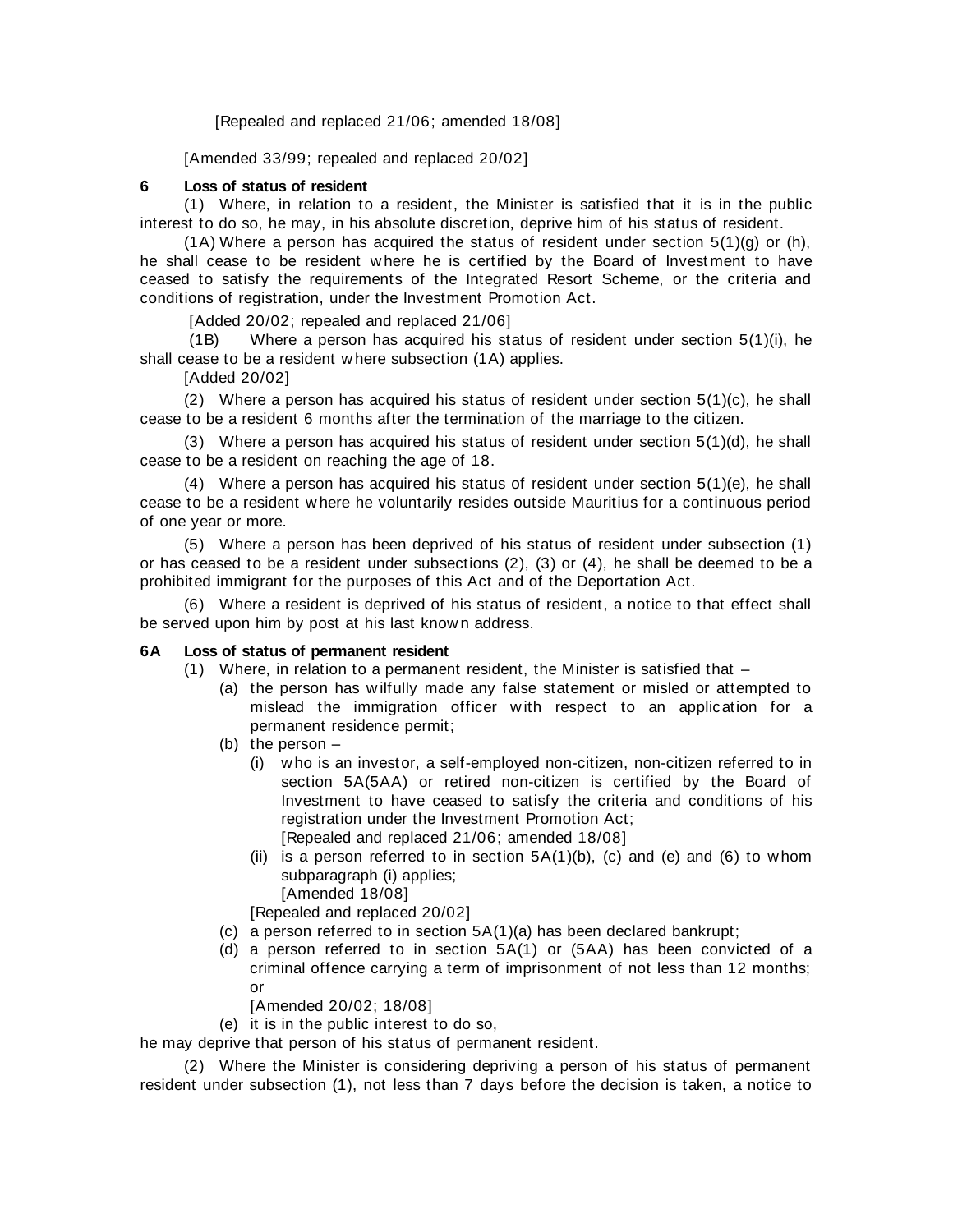that effect, setting out in brief the reasons w hy such a decision is being considered, shall be served upon him by post at his last known address.

(3) A decision depriving a person of his status of permanent resident under subsection (1) shall not be effective until the expiry of 6 months from the date on w hich a notice to that effect is served upon him by post at his known address.

(4) (a) A person w ho has been deprived of his status of permanent resident under subsection (1) shall, subject to paragraph (b), be deemed to be a prohibited immigrant for the purposes of this Act and the Deportation Act.

(b) Where the Minister considers that the course of action specified in paragraph (a) is not w arranted, he may issue to that person a certificate stating the conditions subject to, and the period for, w hich the person may stay in or visit Mauritius.

(5) Except as provided in subsection (7), w here a person, w ho has acquired his status of permanent resident under section 5A(1)(a), has been deprived of that status under subsection (1), any other person who has been granted the status of permanent resident under section 5A(1), (5AA) or (6) in connection w ith the grant of that status to the person deprived of it, shall, after 6 months from the date of the notice referred to in subsection (8), cease to be a permanent resident.

[Amended 18/08]

(6) Except as provided in subsection (7), w here a person has acquired the status of permanent resident under section 5A(1)(b), he shall cease to be a permanent resident 6 months from the date of the termination of his marriage.

(7) Where, save for this subsection, a person w ould cease to be a permanent resident under subsection (5) or (6)*,* he may, w ithin 90 days from the date of the notice under subsection (8) or of the termination of his marriage, as the case may be, apply to the Minister, in such form as may be prescribed, to continue his status of permanent resident and the Minister may, in his discretion, grant his application.

(8) Where a person, w ho has acquired his status of permanent resident under section 5A(1)(a), (b), (5AA) or (6), has been deprived of that status, a notice to that effect shall be served upon any other person w ho has been granted the status of permanent resident under section 5A(1), (5AA) or (6) in connection with the person deprived of it, by post at his last know n address.

[Amended 20/02; 18/08]

[Amended 33/99; 20/02]

# **7 Exempted persons**

(1) Subject to section 8, the immigration officer may admit to Mauritius, on such conditions and for such period as he thinks fit in any particular case –

- (a) persons w ho are diplomatic or consular officers or representatives or officials, duly accredited to a country other than Mauritius, of the United Nations or any of its agencies or of any intergovernmental organisation in w hich Mauritius participates, coming to Mauritius to carry out their official duties or passing through in transit, or members of the families or suites of such persons;
- (b) members of any naval, army or air force w ho come to Mauritius in connection w ith the defence and security interests of Mauritius;
- (c) persons w ho come to Mauritius pursuant to any treaty or agreement betw een Mauritius and another country and w hose admission to Mauritius is approved by the Minister, together w ith such members of their families or suites as may be so approved;
- (d) persons appointed to the public service of Mauritius and the members of their families;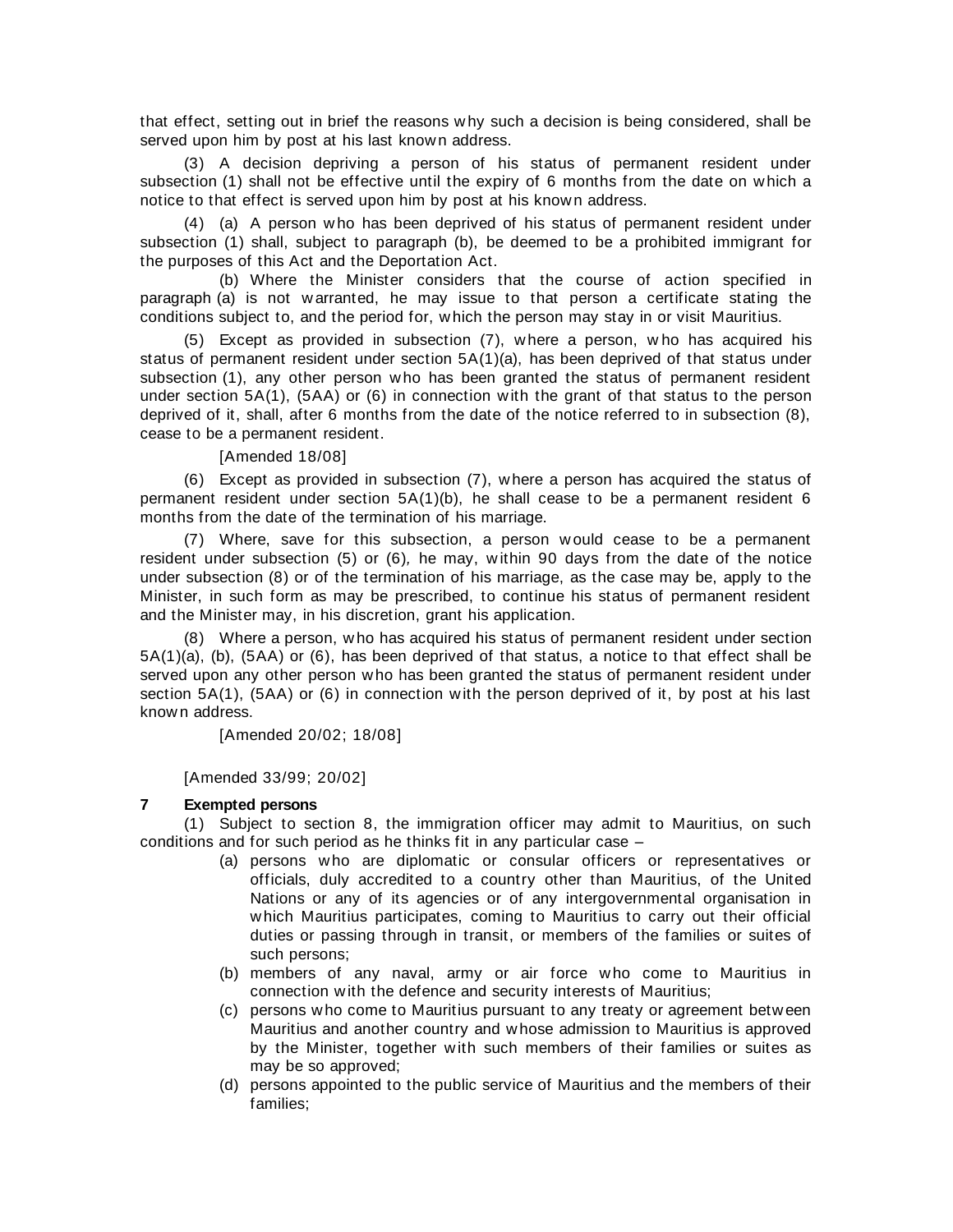- (e) tourists or other visitors or persons coming for business;
- [Repealed and replaced 21/06]
- (f) persons passing through Mauritius in transit to another country;
- (g) students coming to Mauritius for the purpose of attending and, having entered Mauritius, are in actual attendance at any college or at the University of Mauritius;
- (h) persons w ho have been accepted as students by an educational or training establishment approved by the Minister of Education and, having entered Mauritius, are in actual attendance at that educational or training establishment;
- (i) members of dramatic, artistic, cultural, athletic or other groups entering Mauritius or w ho, having entered, are in Mauritius for the purpose of giving performances or exhibitions of an entertaining or instructive nature;
- (i) members of crews entering Mauritius or who, having entered, are in Mauritius for shore leave or some other legitimate and temporary purpose;
- (k) persons w ho are investors under the Permanent Resident Scheme prescribed under the Investment Promotion Act ; [Added 20/02]
- (l) shipw recked persons; and
- (m) such persons or classes of persons as the Minister thinks fit and proper.

(1A) [repealed 01/09]

[Added 21/06]

(2) The immigration officer shall issue to a person admitted to Mauritius under subsection (1)(g), (h) and (i) a certificate stating the conditions subject to, and the period for, w hich the admission to Mauritius is authorised.

(3) The immigration officer may, w ith the approval of the Minister, vary the conditions attached to the admission of an exempted person to Mauritius or extend or limit the period of his stay in Mauritius.

- (4) Where, in relation to an exempted person, the Minister
	- (a) is satisfied that it is in the public interest to do so; or
	- (b) is of the opinion that the exempted person is a person described in section 8(1),

he may, in his absolute discretion, by Order, declare that the exempted person has ceased to be an exempted person and thereupon the exempted person shall be deemed to be a prohibited immigrant for the purposes of this Act and of the Deportation Act.

(5) An order made under subsection (4) shall be served by post at the last know n address of the person w ho has ceased to be an exempted person.

# **8 Prohibited immigrants**

(1) Except as provided in subsection (2), the follow ing persons, other than citizens and, subject to section 6, residents, shall be deemed to be prohibited immigrants and shall not be admitted to Mauritius –

- (a) persons w ho appear to the immigration officer to be suffering from any physical or mental infirmity and w ho are likely to be a charge on public funds;
- (b) persons afflicted w ith any infectious or contagious disease;
- (c) persons w ho are dumb, blind or otherw ise physically defective or physically handicapped and w ho are likely to be a charge on public funds;
- (d) persons w ho have been convicted of or admit having committed any crime w hich, if committed in Mauritius, w ould be punishable by imprisonment for a term of not less than 6 months;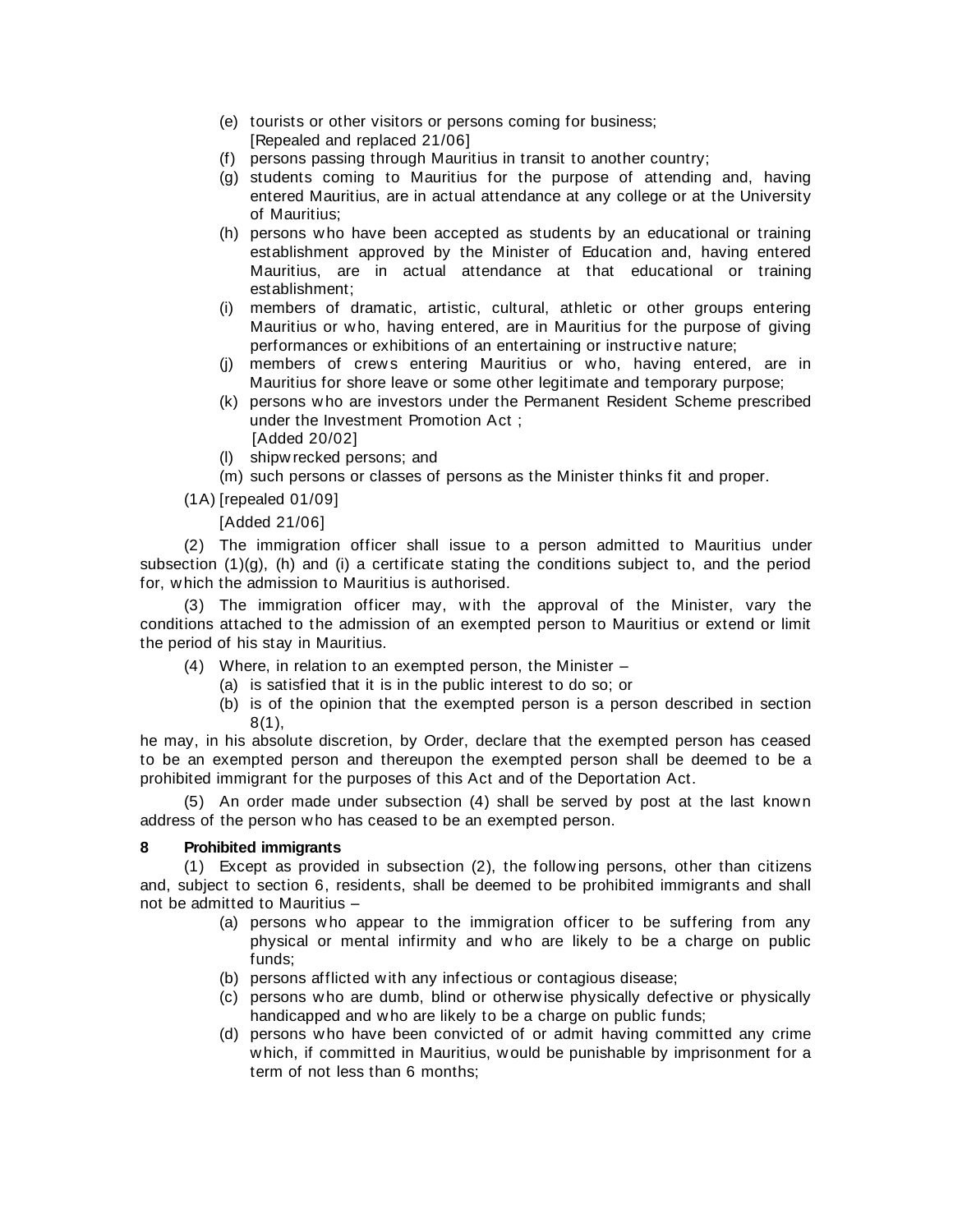- (e) prostitutes or persons living on the earnings of prostitutes or persons reasonably suspected as coming to Mauritius for those or any other immoral purposes;
- (f) habitual beggars or vagrants;
- (g) persons w ho are likely to become a charge on public funds;
- (h) persons w ho are chronic alcoholics;
- (i) persons w ho are addicted to any drug or reasonably suspected of engaging in the traffic of drugs;
- (j) persons w ho are engaged, or reasonably suspected of engaging, in activities prejudicial to the integrity or sovereignty of Mauritius or of any friendly stat e;
- (k) persons concerning w hom there are reasonable grounds for believing they are likely to engage in any subversive activity of any kind directed against Mauritius or detrimental to the security of Mauritius or any friendly state.
- (l) persons declared suspected international terrorists under the Prevention of Terrorism Act 2002.

[Added 2/02]

(2) The Minister may authorise in w riting, under his hand or under the hand of a person designated by him, the admission to Mauritius of any person described in subsection (1) including a non-citizen w ho satisfies the immigration officer that he intends to marry a citizen to w hom he has disclosed that he is HIV positive or has AIDS.

# [Amended 1/08]

(3) The Minister may attach such conditions as he thinks fit to the admission of any person mentioned in subsection (2).

# **9 Permanent residence permits and residence permits**

(1) The Minister may issue, subject to such conditions as he thinks fit to impose, a w ritten permit authorising any person other than an exempted person to enter Mauritius or, being in Mauritius, to remain there.

(2) A residence permit shall be expressed to be in force for a specified period and shall also specify the conditions subject to w hich it is issued.

(3) The Minister may, in w riting, extend, vary or cancel a permit.

(4) Upon the cancellation or expiration of a permit or upon failure to comply w ith any condition subject to w hich it has been issued, the holder shall be deemed to be a prohibited immigrant for the purposes of this Act and of the Deportation Act.

(5) Any period of residence in Mauritius in pursuance of a permit shall be taken into account for the purposes of the Mauritius Citizenship Act.

[Amended 33/99]

# **9A Occupation permit**

(1) Notw ithstanding section 5 and the Non-Citizens (Employment Restriction) Act, any investor or self-employed non-citizen or employer of a professional, registered w ith the Board of Investment, shall, through the Board of Investment, apply to the immigration officer for an occupation permit authorising the investor, self-employed non-citizen or professional, as the case may be, to become a resident and -

- (a) in the case of the investor or self-employed non-citizen, to carry on any occupation in Mauritius for rew ard or profit ;
- (b) in the case of the professional, to take up employment in Mauritius; or
- (c) in the case of an investor w ho is a company, an application for an occupation permit may be made in respect of each shareholder who is also a director of the company, provided that the criteria referred to in item 1 of Part I of the Schedule to the Investment Promotion Act is applied to each applicant.

[Added 18/08, amended 12/12]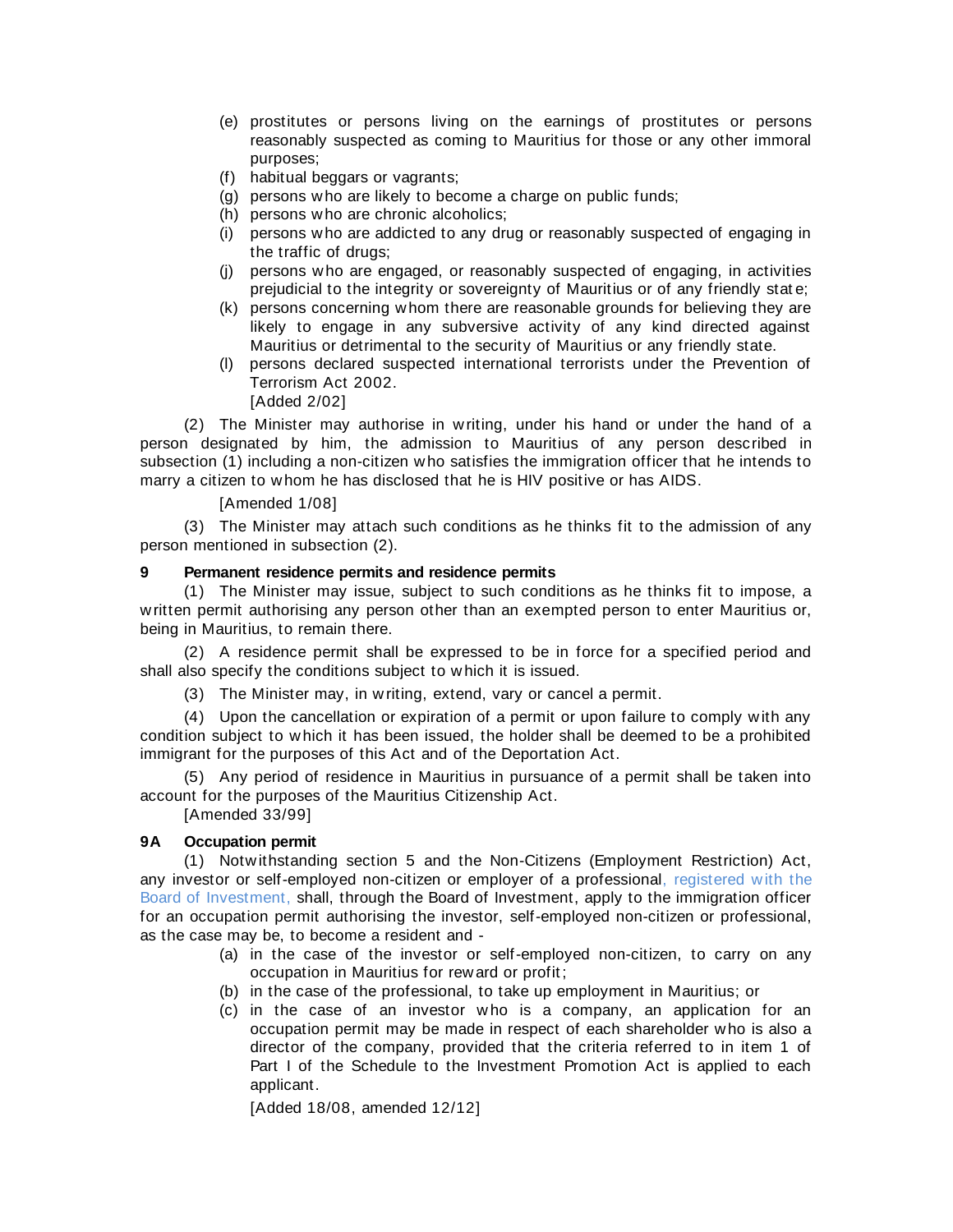(2) The application under subsection (1) -

- (a) shall be made in such form and manner as may be approved by the immigration officer; and
- (b) shall include such information, documents and particulars as may be required and specified in the form of application; and
- (c) shall be accompanied
	- (i) w ith the prescribed fee; and
	- (ii) in the case of an investor or a self-employed non-citizen, w ith a bank guarantee for the appropriate prescribed amount; or
	- (iii) in the case of a professional, w ith a w ritten undertaking by the employer that he will meet any expense or charge likely to be incurred for the maintenance, support or repatriation of the holder of the occupation permit.

(3) On receipt of the application under subsection (1), the immigration officer shall immediately issue to the Board of Investment an acknow ledgement receipt in respect of the application.

(4) The immigration officer shall, w ithin 2 w orking days of the date of receipt of the application, determine the application and w here -

- (a) the application is approved, issue the occupation permit
	- (i) in the case of an investor or a self-employed non-citizen, for a period of 3 years; or
	- (ii) in the case of a professional, for the period specified in his contract of employment or for a period of 3 years, w hichever is the lesser;
- (b) the application is not approved, the immigration officer shall
	- (i) give w ritten notice thereof to the applicant w ith copy to the Board of Investment; and
	- (ii) at the same time, return to the applicant, the bank guarantee or w ritten undertaking, as the case may be.

(5) Where the immigration officer has not approved the application w ithin the specified period under subsection (4) and has notified the applicant of his decision, he shall, w ithin 7 w orking days of the notification, refund to the applicant such fee as may have been paid.

(6) Where, w ithin 2 w orking days of the date of receipt of the application, the application is not determined in accordance w ith subsection (4), the application shall be deemed to have been approved and the acknow ledgement receipt referred in subsection (3) shall be deemed to be an occupation permit issued under subsection (4)(a)(i) or (ii), as the case may be.

(7) On the w orking day immediately follow ing the 2 w orking days referred in subsection (4), the Board of Investment shall, subject to subsection (4)(b), and after consultation w ith the immigration officer, issue the acknow ledgement receipt to the applicant.

(8) The provisions of sections 6 and 6A shall apply to a person w ho has been issued w ith an occupation permit as they w ould have applied to a person who has acquired the status of resident.

[Added 21/06]

# **9B Residence permit for retired non-citizen**

(1) Notw ithstanding section 5 and the Non-Citizens (Employment Restriction) Act, any retired non-citizen shall, through the Board of Investment, apply to the immigration officer for a residence permit.

- (2) The application under subsection (1)
	- (a) shall be made in such form and manner as may be approved by the immigration officer; and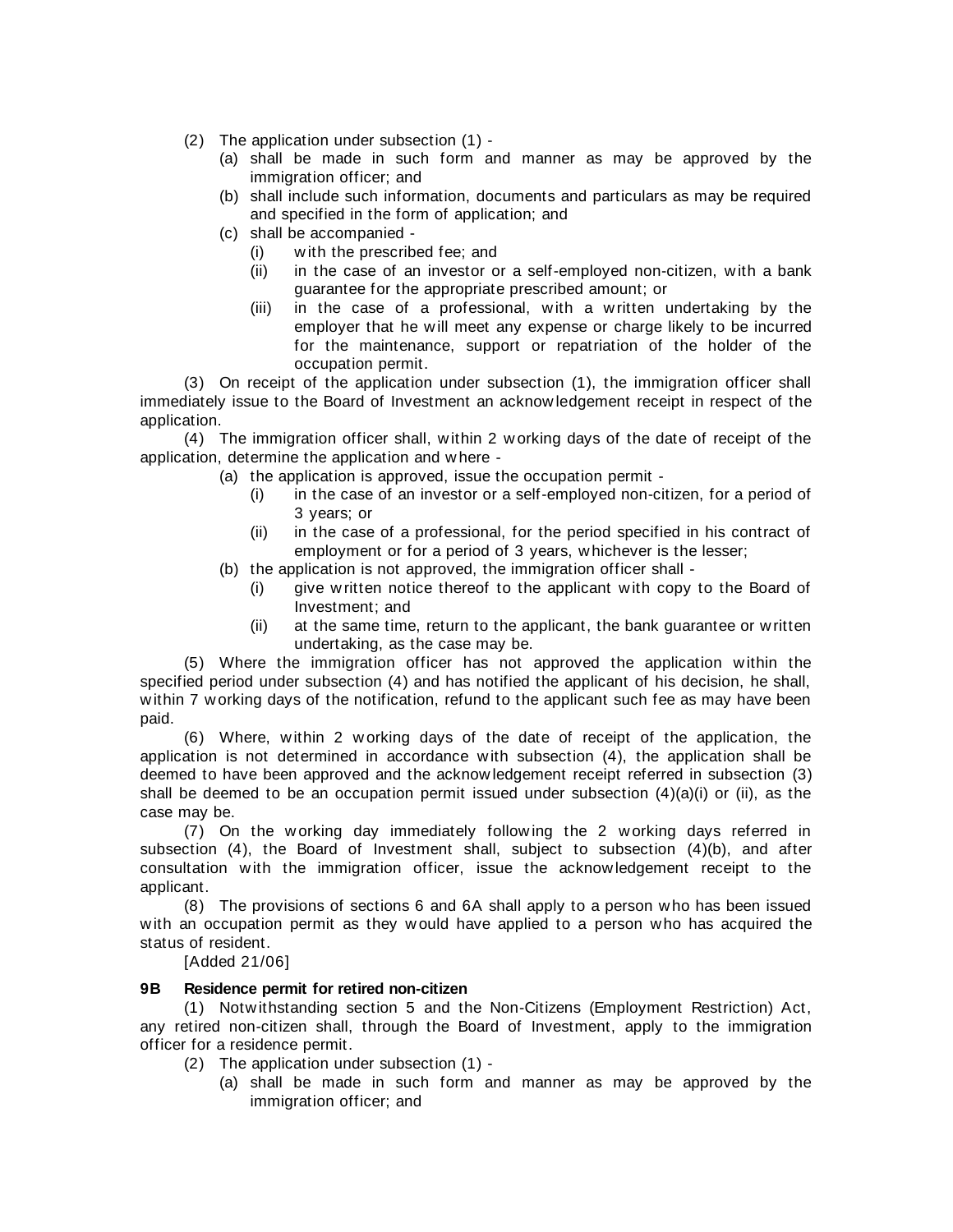- (b) shall include such information, documents and particulars as may be required and specified in the form of application; and
- (c) shall be accompanied w ith
	- (i) the prescribed fee; and
	- (ii) a bank guarantee for the appropriate prescribed amount.

(3) The provisions of section  $9A(2)$  to (7) shall apply to a retired non-citizen as they w ould have applied to an investor or a self-employed non-citizen, w ith such modifications, adaptations and exceptions as may be necessary to bring them in conformity with this section.

[Added 21/06]

### **9C Short-term occupation permit**

(1) Notw ithstanding section 5 and the Non-Citizens (Employment Restriction) Act, any individual w ho is a non-citizen may, through the Board of Investment, apply to the immigration officer for a short-term occupation permit authorising him to reside and to work in Mauritius during a period not exceeding 9 months.

(2) The period specified in the permit under subsection (1) may, on an application being made w ithin at least 15 days prior to the expiry of the permit, be extended only once for a period not exceeding 3 months.

(3) The provisions of section 9A in relation to the procedure for an application shall apply to this section with such modifications, adaptations and exceptions as may be prescribed to bring them in conformity w ith this section.

#### [Inserted 17/07]

#### **10 Deposits by holders of residence permits**

(1) Any person to w hom a residence permit has been issued shall make a deposit w ith the immigration officer, or such other public officer as may be authorised by the Minister, of a sum not exceeding 20,000 rupees, or such other sum as may be prescribed, to indemnify the Government for any expense or charge likely to be incurred for his maintenance or support or for his repatriation.

(2) The deposit shall be applied tow ards the payment of any expense incurred for the maintenance or support or the repatriation of the holder of the permit.

(3) The deposit, or the unexpended balance of it shall be paid over to the holder of the permit on his leaving Mauritius or, w here he is dead, to the person he may have designated at the time of the deposit or to his legal representative.

(4) The Minister may exempt the holder of a residence permit from making the deposit under subsection (1) or may authorise him to make a deposit of a lesser amount or, in lieu of making the deposit, to enter into a recognisance, w ith or w ithout sureties, in the amount required to be deposited.

[Amended 5/83]

#### **10A. Bank guarantees by holders of permanent residence permits**

Any person to whom a permanent residence permit has been issued shall, at the time of payment of the prescribed fee in relation thereof, submit to the immigration officer, or such other public officer as may be authorised by the Minister, a bank guarantee in the sum not exceeding 50,000 rupees or such other sum as may be prescribed, to indemnify the Government for any expense or charge likely to be incurred for his maintenance or support or for his repatriation.

[Added 25/00; Amended 20/02; repealed and replaced 18/08]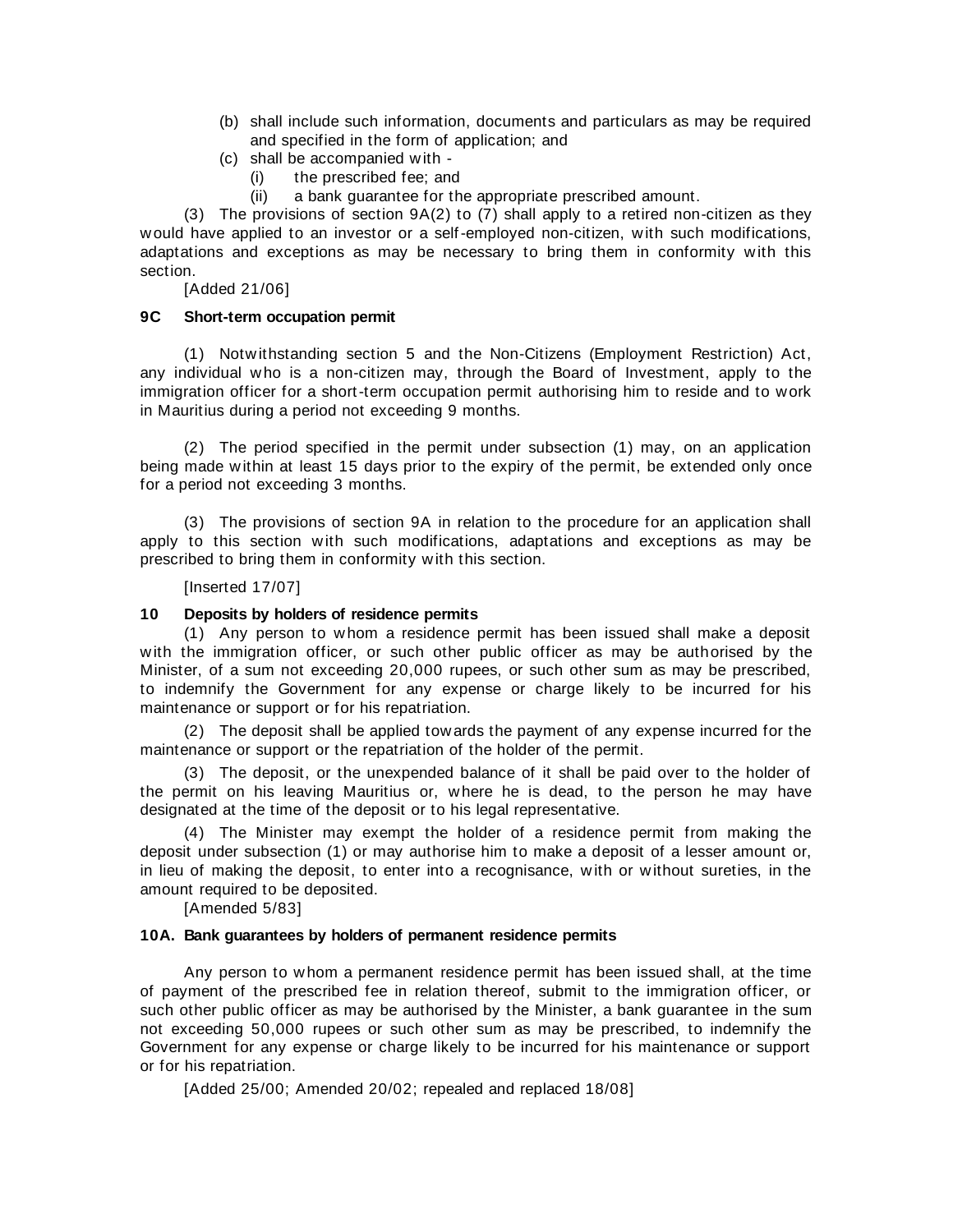### **11 Persons landing with minors**

(1) Where a minor has been admitted to Mauritius under the charge of any person and, at any later time the presence of that minor in Mauritius becomes unlaw ful by virtue of this Act, the immigration officer may require that person to make such arrangements as may seem suitable to the immigration officer to ensure the departure of the minor from Mauritius w ithin such time as the immigration officer may determine.

(2) Where a minor has been admitted to Mauritius under the charge of any person and, at any later time, the immigration officer is informed that such person is about to leave Mauritius w ithout the minor, the immigration officer may, by order, require that person to make such arrangements as may seem suitable to the immigration officer to ensure the departure of the minor from Mauritius within such time as the immigration officer may determine, and to provide for the care and maintenance of the minor until his departure from Mauritius.

(3) The immigration officer may take such measures as may be necessary to prevent the person to w hom an order made under subsection (2) is directed from leaving Mauritius until the order has been complied w ith.

#### **12 Examination by immigration officer**

(1) Every person, including citizens, permanent residents and residents, seeking admission to Mauritius shall first appear before the immigration officer at a port of entry for examination as to w hether or not he should be admitted to Mauritius.

(2) For the purpose of examining any person under subsection (1), the immigration officer may board any vessel and may require the master –

- (a) to furnish him w ith a list of passengers stating the names of the passengers and their port of embarkation; and
- (b) to supply such information as he may require.

(3) The immigration officer may require any person seeking admission to Mauritius to undergo a medical examination.

(4) Where, in the opinion of the immigration officer, a person appearing before him for examination cannot be properly examined ow ing to the effects of alcohol, drugs, illness or any other cause, the immigration officer may cause the examination of the person to be deferred until such time as he may be properly examined and, pending such time, the immigration officer may either detain the person or authorise him to be admitted provisionally upon such conditions as he thinks fit to impose having regard to the circumstances of the case.

[Amended 33/99]

# **13 Refusal to admit**

(1) Where the immigration officer, after the examination of a passenger seeking admission to Mauritius, is of opinion that it w ould be contrary to this Act to grant admission to that passenger to Mauritius, he may –

- (a) refuse to admit the passenger to Mauritius and thereupon the passenger shall be kept in custody until the departure of the vessel, and, subject to subsection (2), the immigration officer shall order the master of the vessel to remove the passenger when leaving Mauritius;
- (b) cause the passenger to be detained pending the decision of the Minister; or
- (c) grant provisional admission to the passenger upon such conditions, including the deposit of a sum of money or other security, as he thinks fit to impose.

(2) Where a passenger w ho is detained under subsection (1)(a) claims to be a citizen, permanent resident, or resident, the immigration officer shall not order his removal but shall forthw ith refer the matter to the Minister for his decision.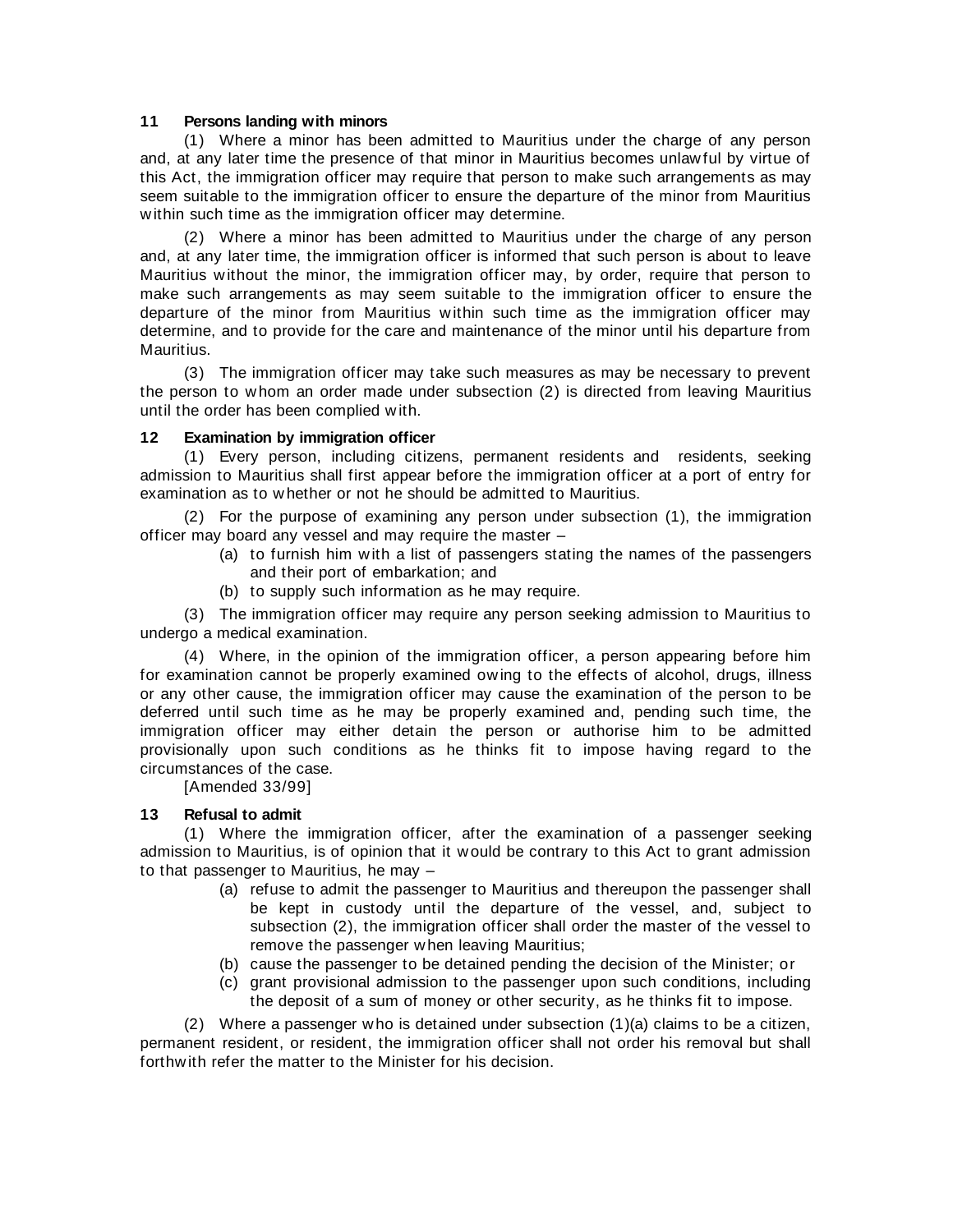(3) Where the immigration officer has detained any passenger w ho has sought admission to Mauritius or has been granted provisional admission under subsection (1)(b) or (c), the immigration officer shall forthw ith refer the matter to the Minister for his decision.

(4) Where the Minister is of the opinion that the passenger is a prohibited immigrant, or that he should not be issued w ith a residence permit, the immigration officer shall –

- (a) w here the passenger is already detained, order the transport company of the vessel in w hich the passenger arrived in Mauritius to remove him, w ithin a stated time, to the country of w hich he is a citizen or national, or in w hich he embarked for Mauritius, or to a country to w hich there is reason to believe that he w ill be admitted;
- (b) w here the passenger has been admitted provisionally, require him to leave Mauritius at the first available opportunity and w here he fails to do so the immigration officer shall, without the issue of a warrant, arrest and detain him and paragraph (a) shall apply to him as if he had been detained.

(5) Where the Minister is of the opinion that the passenger detained or admitted provisionally in Mauritius under subsection (1)(b) or (c) is not a prohibited immigrant and that he is a fit and proper person, he may issue a residence permit to him and thereupon he shall be admitted to Mauritius in accordance w ith, but subject to, this Act.

(6) (a) Subject to paragraph (b), this section shall apply, notw ithstanding the Deportation Act, and the decision of the Minister shall be final and conclusive and shall not be questioned in any Court.

(b) Where a passenger to w hom the Minister has refused admission to Mauritius claims to be a citizen, permanent resident or resident, an appeal shall lie to the Supreme Court against the decision of the Minister and the appeal shall be heard and determined as expeditiously as circumstances w arrant in accordance w ith such rules as may be prescribed by the Chief Justice.

[Amended 33/99]

# **14 Liability of transport companies**

(1) Where a transport company is required to remove a passenger under section 13, the cost of his removal shall be met by the transport company.

(2) Pending the removal of a passenger w ho has been refused admission to Mauritius, his upkeep, maintenance and medical care shall be met by the transport company that brought him to Mauritius.

(3) Where a transport company is required to meet the cost of the removal of a passenger under subsection (1), it shall be so notified and given an opportunity of conveying him or causing him to be conveyed on one of its own vessels or otherwise but, where the transport company does not do so w ithin a reasonable time, or w here it is expedient in the interests of defence, public safety, public order or public morality that the passenger should leave Mauritius immediately, the Minister may direct that the passenger should be removed immediately at the expense of the Government and the transport company shall, on demand, reimburse to the Government the expenses incurred for his removal and any other expenses w hich may have been incurred in connection w ith his detention.

# **15 Prevention of unauthorised disembarkation**

A transport company, or the master of a vessel, bringing persons into Mauritius shall not, upon the arrival of the vessel in Mauritius, allow –

- (a) any person to leave the vessel at a place other than a port of entry; or
- (b) individual persons or groups of persons to leave the vessel until permission has been granted by the immigration officer.

# **16 Power to inspect**

(1) Any person authorised by the Minister or the immigration officer may inspect any vessel bringing or taking persons to or from Mauritius, examine the persons carried by it and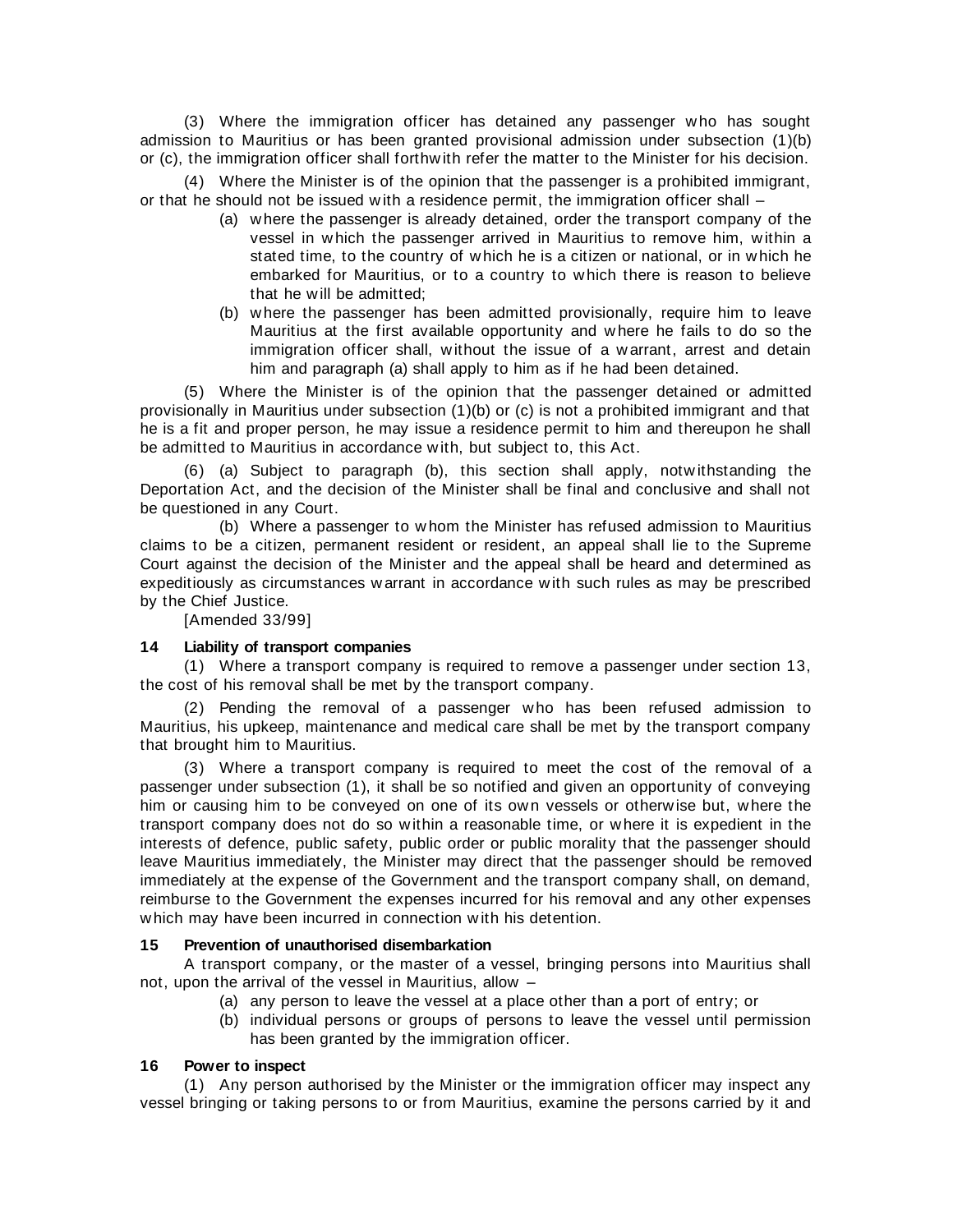their baggage, examine any documents relating to such persons and take copies or extracts and may hold and detain the vessel until the inspection and examination are completed.

(2) The master of any vessel arriving or leaving Mauritius shall report to the immigration officer at a port of entry, immediately on arrival or before departure, as the case may be, to enable the immigration officer to examine the passengers and members of the crew .

(3) All passengers and members of the crew of any vessel seeking to enter or leave Mauritius, shall immediately on arrival or before departure, as the case may be, report to the immigration officer and fulfil such formalities as may be prescribed, and shall submit their passports or other travel documents for examination.

# **17 Clearance of vessels**

No vessel bringing persons to Mauritius shall be granted clearance w here the transport company operating it or its master has, in the opinion of the immigration officer, committed an offence under this Act, but clearance may be granted by the immigration officer, w ith the approval of the Minister, if a sum of money or other security, at least equal to the maximum fine that may be imposed for the offence, is deposited w ith him.

#### **18 Security in respect of crew**

Where a member of the crew of a vessel deserts the vessel w hile in Mauritius or is, for any reason, to be left in Mauritius after the departure of the vessel, the immigration officer may require the transport company operating that vessel or its master to deposit w ith him such sum of money or security as he thinks necessary for the return of the member of the crew to the vessel or for his removal from Mauritius.

#### **19 Refund of passage money**

No transport company shall, w ithout having obtained the permission in w riting of the immigration officer, refund, on the surrender of any return ticket, the w hole or any portion of any passage money paid in respect of any passenger admitted to Mauritius.

# **20 Lawful custody**

Any person w ho is detained by virtue of this Act shall, w hilst being detained and w hilst being conveyed for the purpose of being removed from Mauritius, be deemed to be in law ful custody.

# **21 Regulations**

The Minister may make regulations for –

- (a) providing for the examination of vessels, their passengers and members of their crew and their papers;
- (b) providing for such matters as are contemplated by or necessary for giving full effect to this Act and for its due administration; and
- (c) providing for the payment of fees and the levying of charges.

# [Added 18/08]

# **22 Specific offences**

Every person w ho –

- (a) fails, on arriving in, or on leaving, Mauritius, to report to the immigration officer for examination;
- (b) refuses to answ er any question put to him at an examination by the immigration officer or does not truthfully answ er any question so put to him;
- (c) makes any false or misleading statement in connection w ith the admission of any person to, or departure from, Mauritius;
- (d) makes any charge to or receives any fee or reward from any person to secure or assist in securing the admission to, or departure from, Mauritius of any person; or